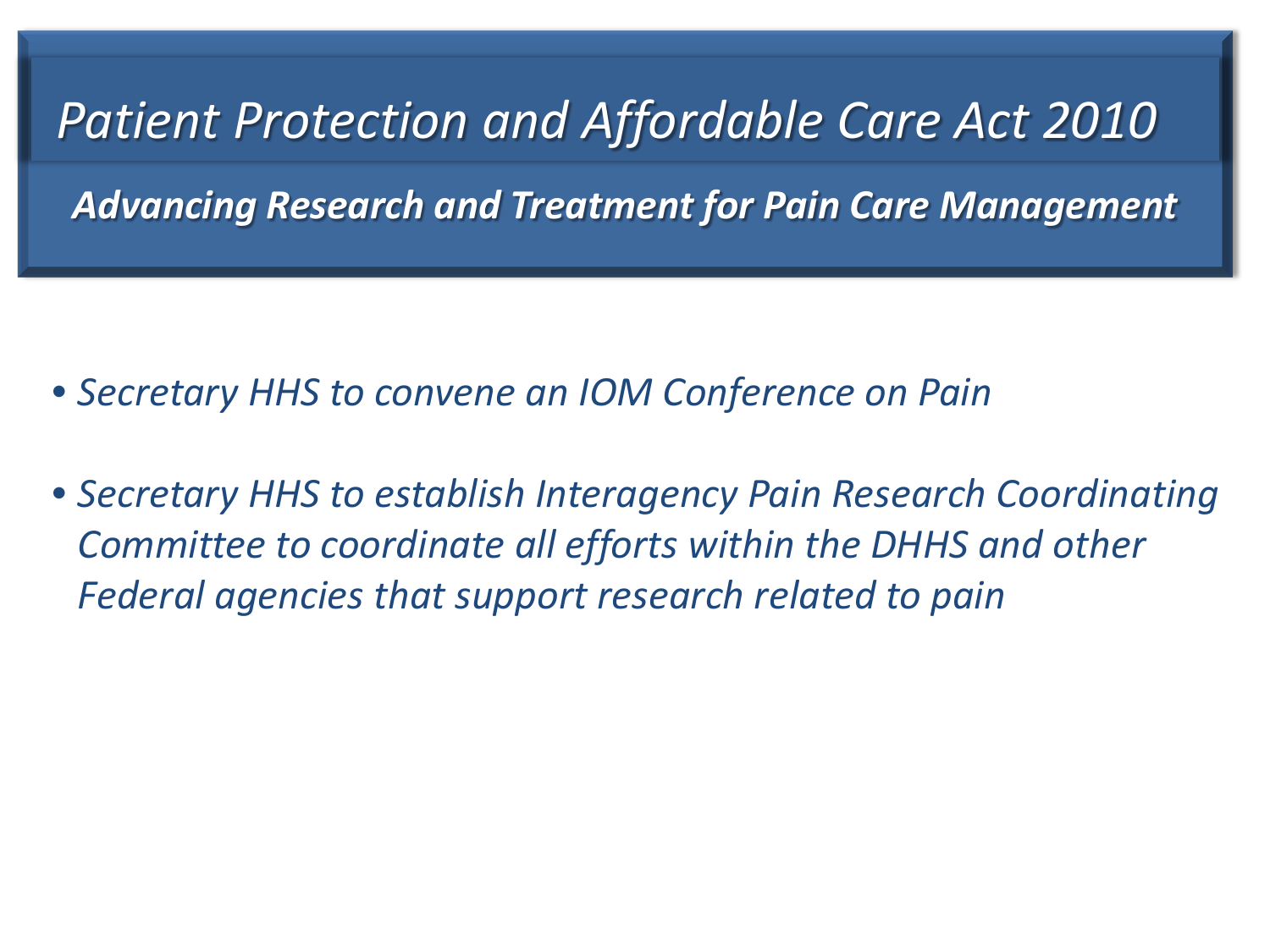

#### *Convene a conference on pain to:*

- increase the recognition of pain as a significant public health problem in the US
- acute and chronic pain in the general population, and in identified racial, ethnic, gender, age, and other demographic groups that may be disproportionately affected by inadequacies in the assessment, diagnosis, treatment, and evaluate the adequacy of assessment, diagnosis, treatment, and management of management of pain
- identify barriers to appropriate pain care
- establish an agenda for action in both the public and private sectors that will reduce such barriers and significantly improve the state of pain care research, education, and clinical care in the US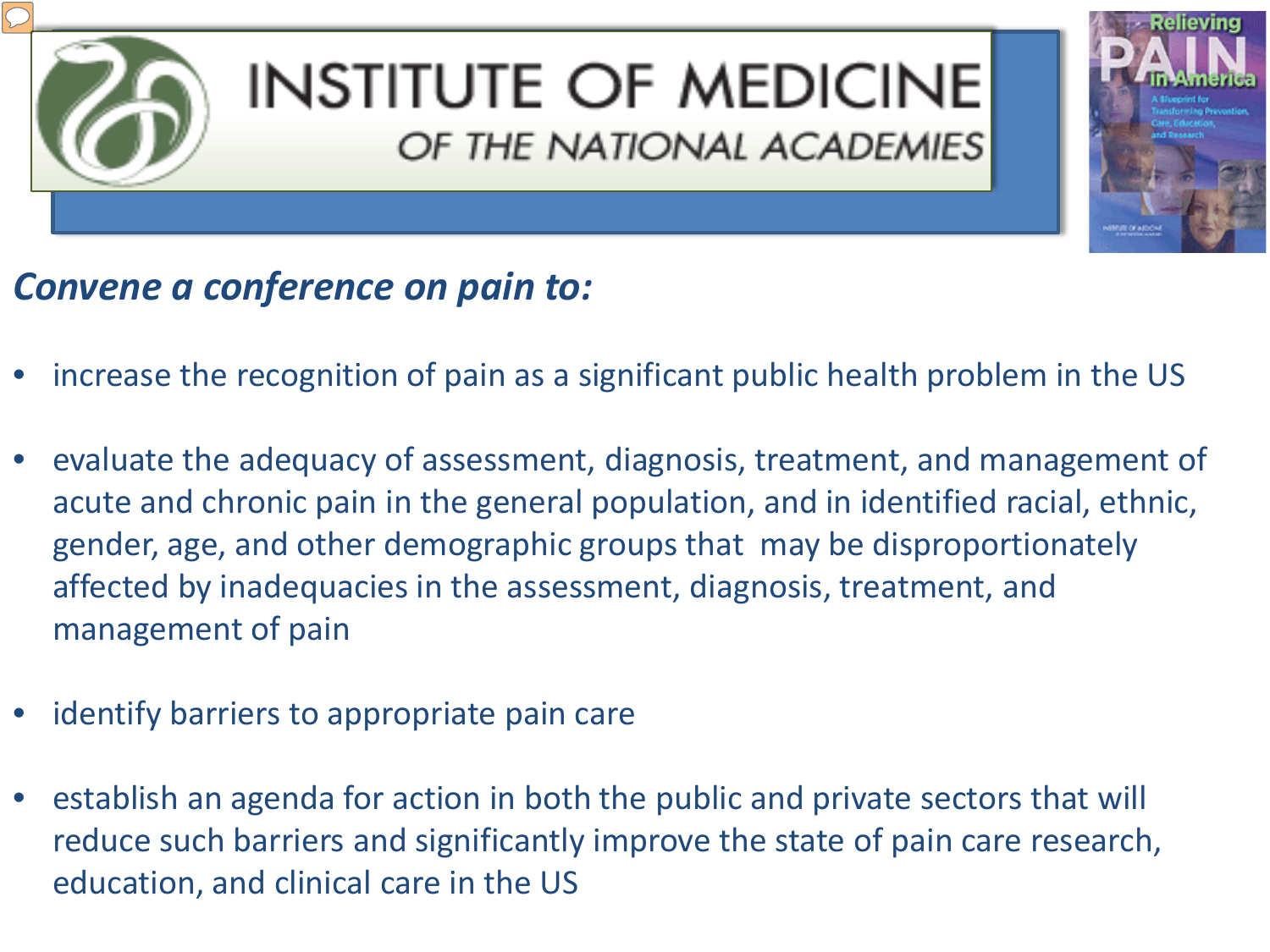

# **INSTITUTE OF MEDICINE** OF THE NATIONAL ACADEMIES



*IOM: Relieving Pain in America: 2011 A Blueprint for Transforming Prevention, Care, Education, and Research*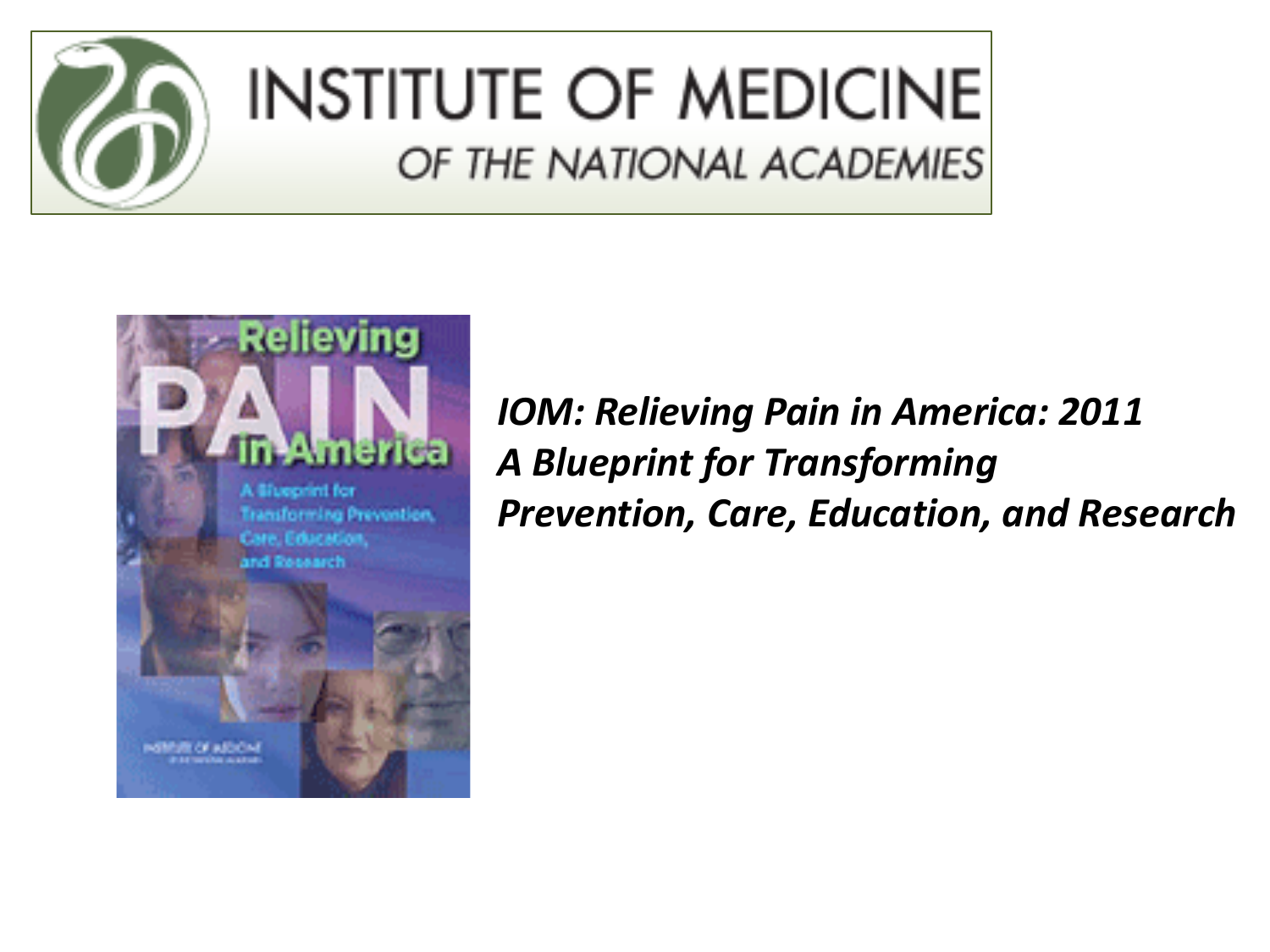

- Describe how efforts across government agencies, including public- private partnerships, can be established, coordinated, and integrated to encourage wide approaches that can help reduce pain and its consequences and remediate disparities in the experience of pain among subgroups of population-focused research, education, communication, and community-Americans.
- **•** Include an agenda for developing physiological, clinical, behavioral, psychological, outcomes, and health services research and appropriate links across these domains.
- Improve pain assessment and management programs within the service delivery and financing programs of the federal government.
- Committee and the National Institutes of Health's Pain Consortium and reach out to private-sector participants as appropriate. Proceed in cooperation with the Interagency Pain Research Coordinating
- Involve the appropriate agencies and entities.
- Include ongoing efforts to enhance public awareness about the nature of chronic pain and the role of self-care in its management**.**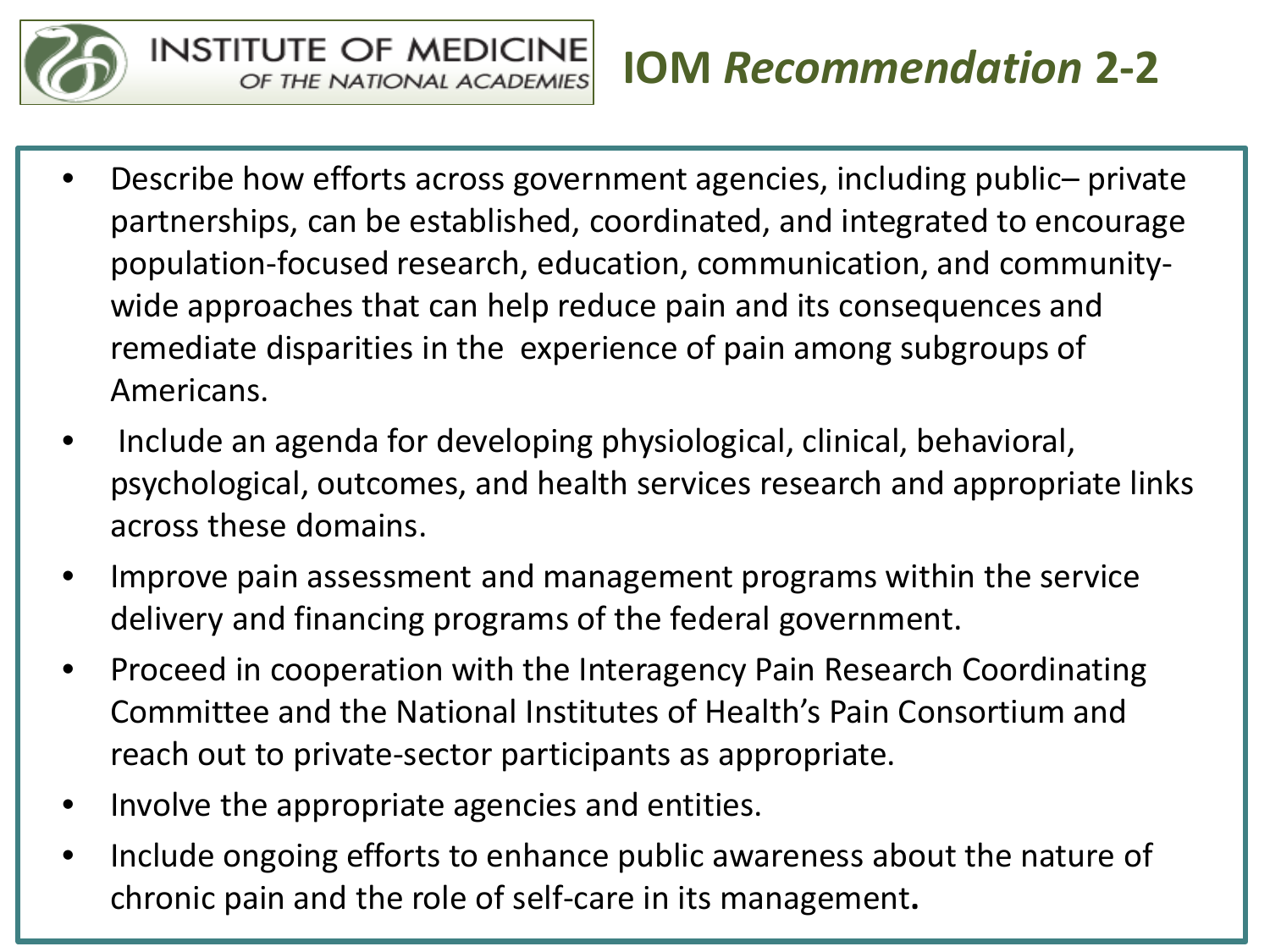# The Interagency Pain Research Coordinating Committee

 Department of Health and Human Services tasked IPRCC and NIH to address IOM Recommendation 2-2. October 2012: Assistant Secretary for Health,

"develop a comprehensive, population health-level strategy for pain prevention, treatment, management, education, reimbursement, and research that includes specific goals, actions, time frames, and resources."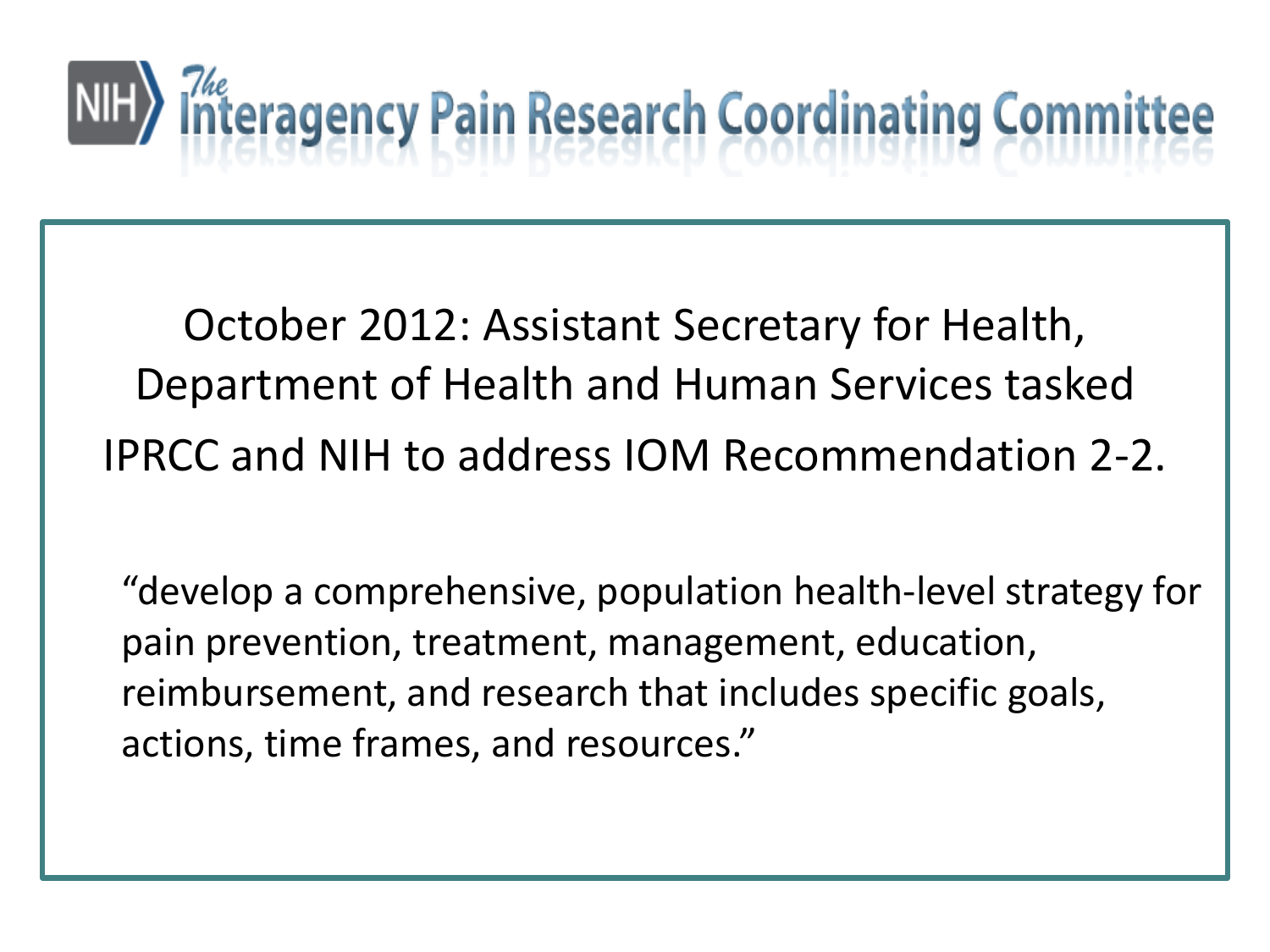#### **Oversight Panel**

Co-Chairs

Sean Mackey, Stanford University Linda Porter, NIH

Members

 Daniel Carr, Tufts University Carmen Green, U. Michigan Myra Christopher Terrie Cowley, TMJA Charles Helmick, CDC Robert Kerns, Yale Audrey Kusiak, VA Judith Paice, Northwestern Greg Terman, U. Washington Richard Thomas, DoD Christin Veasley, NVA

### nteragency Pain Research Coordinating Committee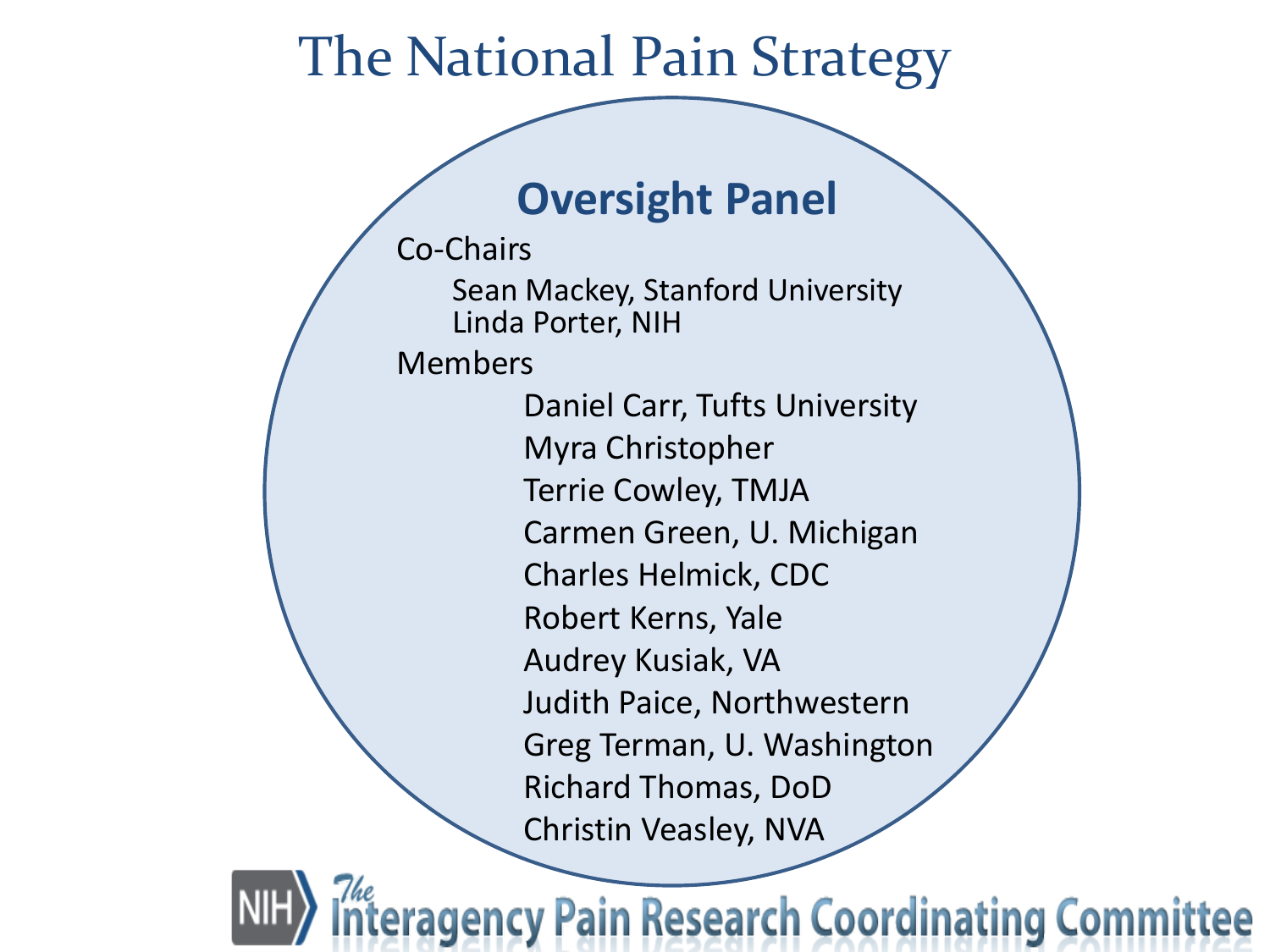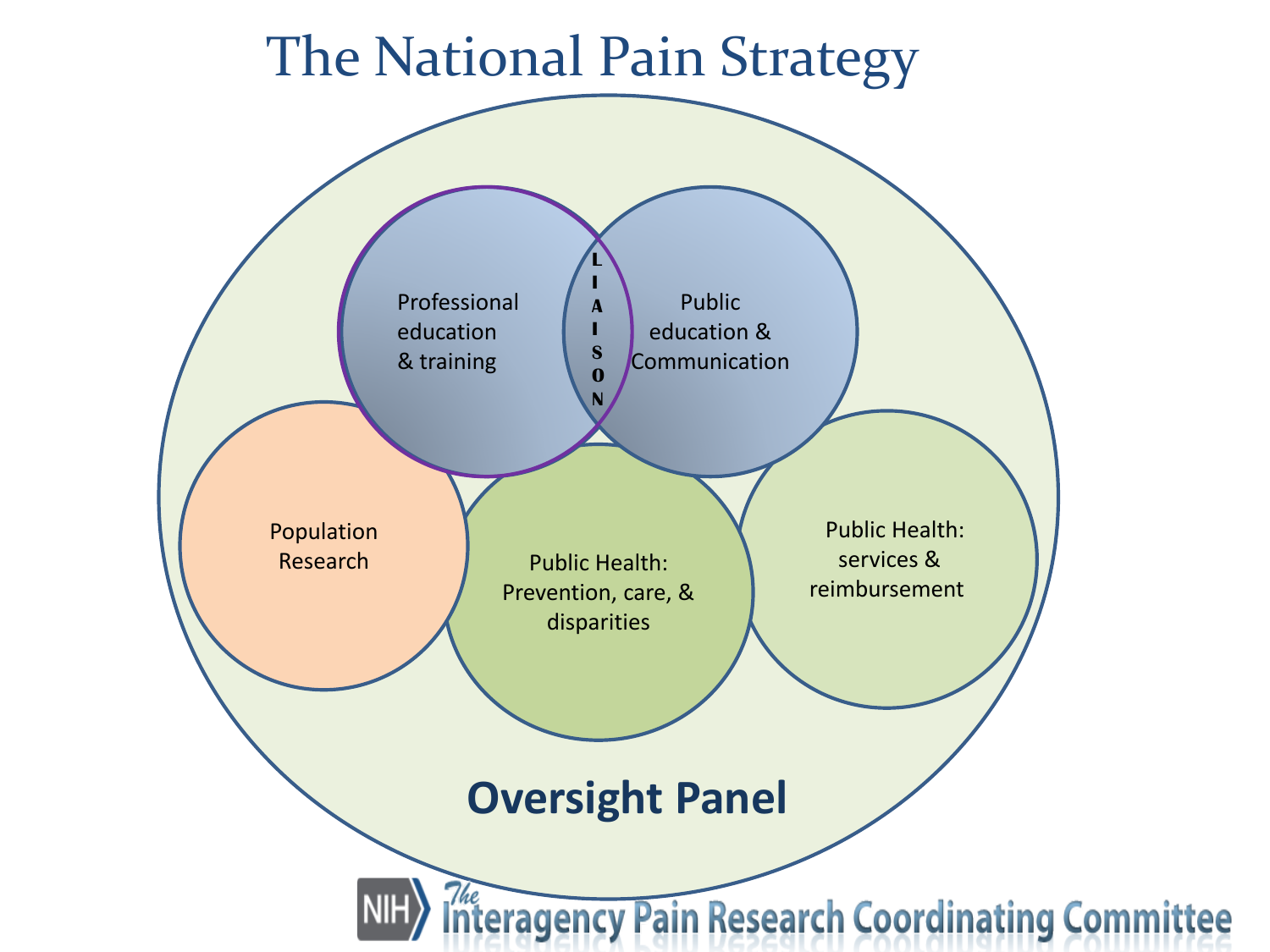

*Develop the time-frame and scope of the plan's development* 

*Serve as liaisons between the oversight working group and the thematic working groups Advise the working groups on the approach and framework for their elements Ensure that goals, objectives, actions, and resources are integrated &harmonized across groups Monitor progress of the thematic working groups* 

*Advise and inform the working groups on objectives and progress of the other groups Inform the IPRCC on progress and outcomes of the working groups and the overall project*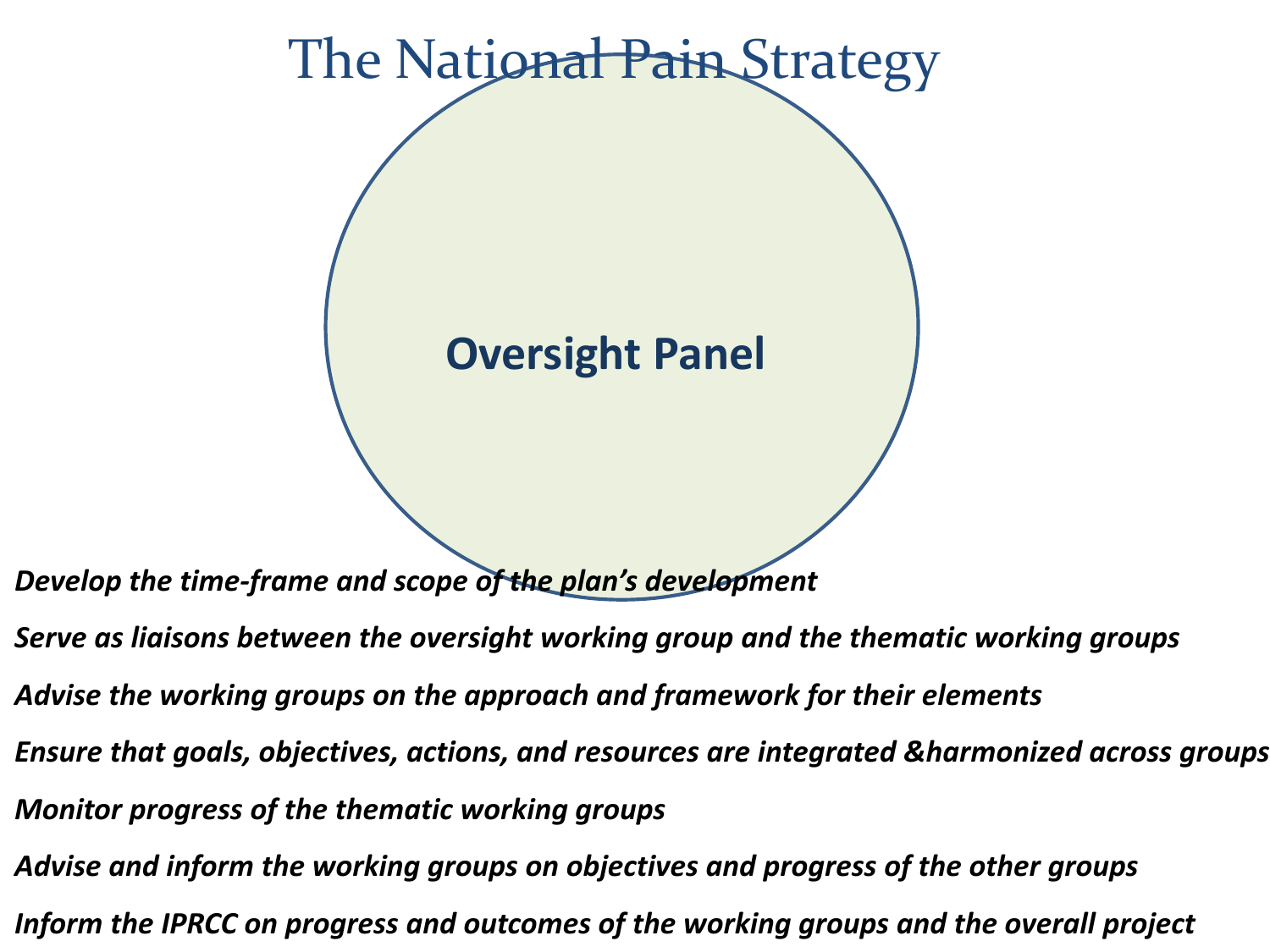

 *prevention and treatment . Despite the significant responsibility that health care professionals have for pain patients, many health prepared and require greater knowledge and skills to contribute to the "Curricula for health care professionals lack adequate materials on pain professionals, especially ….primary care……physicians, are inadequately cultural transformation in the perception and treatment of people with pain".* 

### teragency Pain Research Coordinating Committee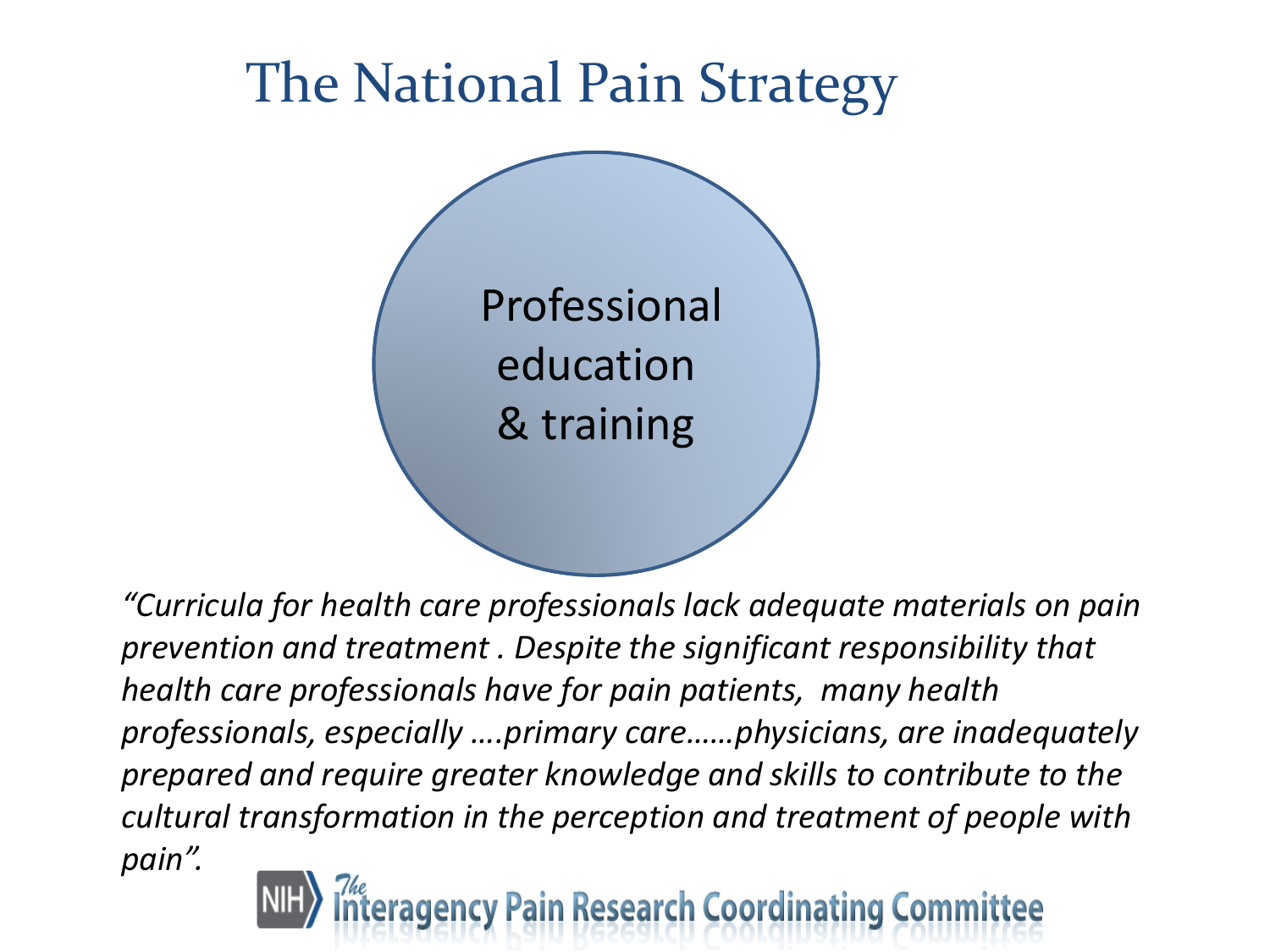

 *"Education is a central part of the necessary cultural transformation of the approach to pain. High quality, evidence based education programs for patients and the public…that are designed to promote a transformation in their expectations, beliefs, and understanding about pain, its consequences, its management, and its prevention are needed to make the transformation".* 

# nteragency Pain Research Coordinating Committee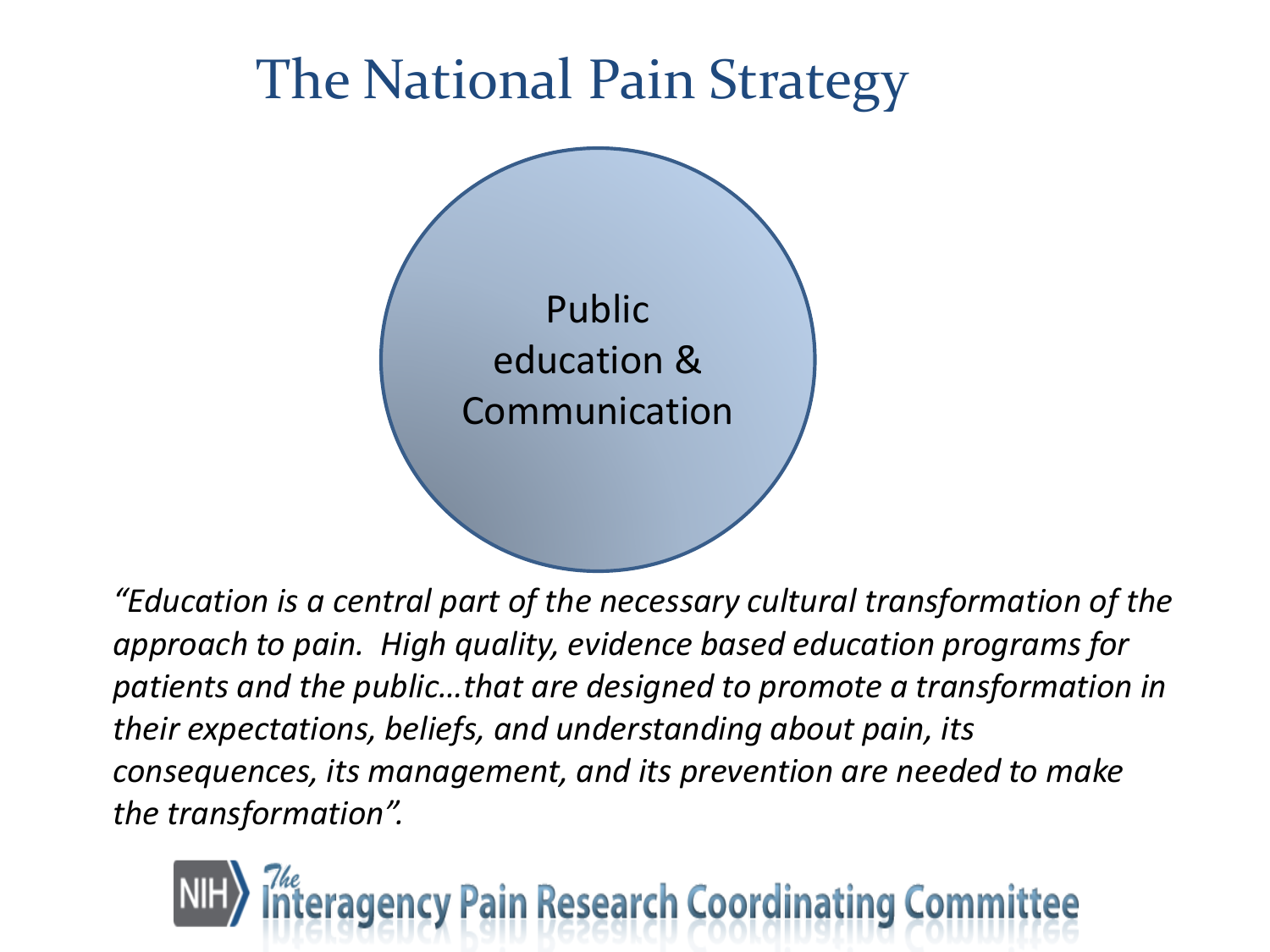

 *People's experience with pain touches the entire health care system and many aspects of life. Only a cultural transformation could substantially increase the accessibility and quality of pain care. treatment of pain among racial and ethnic minorities, and others. Cultural perspectives influence reports of pain in general and within specific racial/ethnic groups. Available data substantiate under-*

# teragency Pain Research Coordinating Committee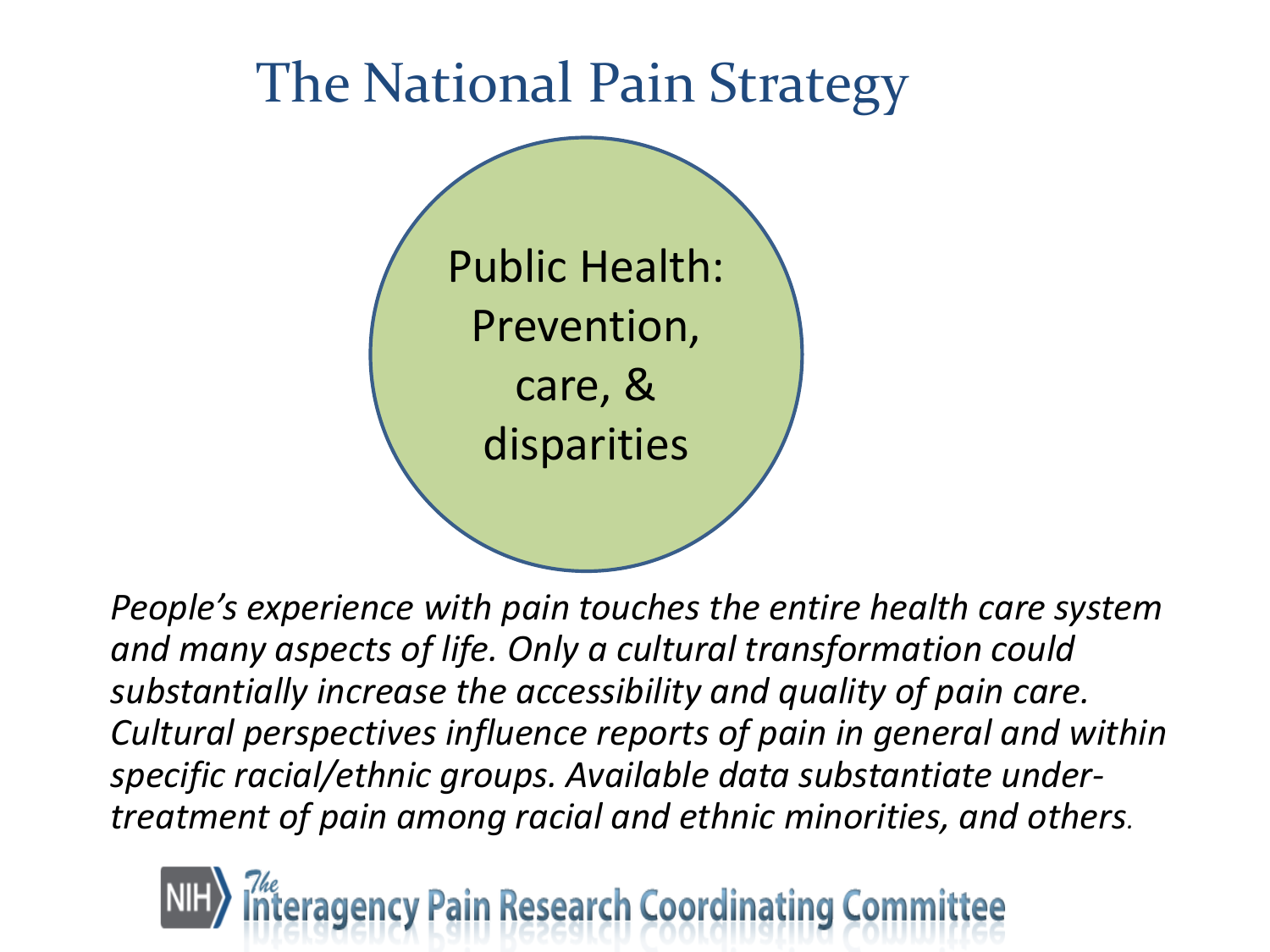Public Health: services & reimbursement

 *the high utilization of publicly funded service delivery programs (e.g. Public health entities have a role in pain care and prevention because of community service programs, public housing, rural and migrant health centers, services for the homeless, the IHS, and the Native Hawaiian Health Care Systems Program). Aside from its role in direct service delivery, the public health establishment reimburses for care in nonpublic settings, including hospitals, doctors' offices, and pharmacies.* 

# teragency Pain Research Coordinating Committee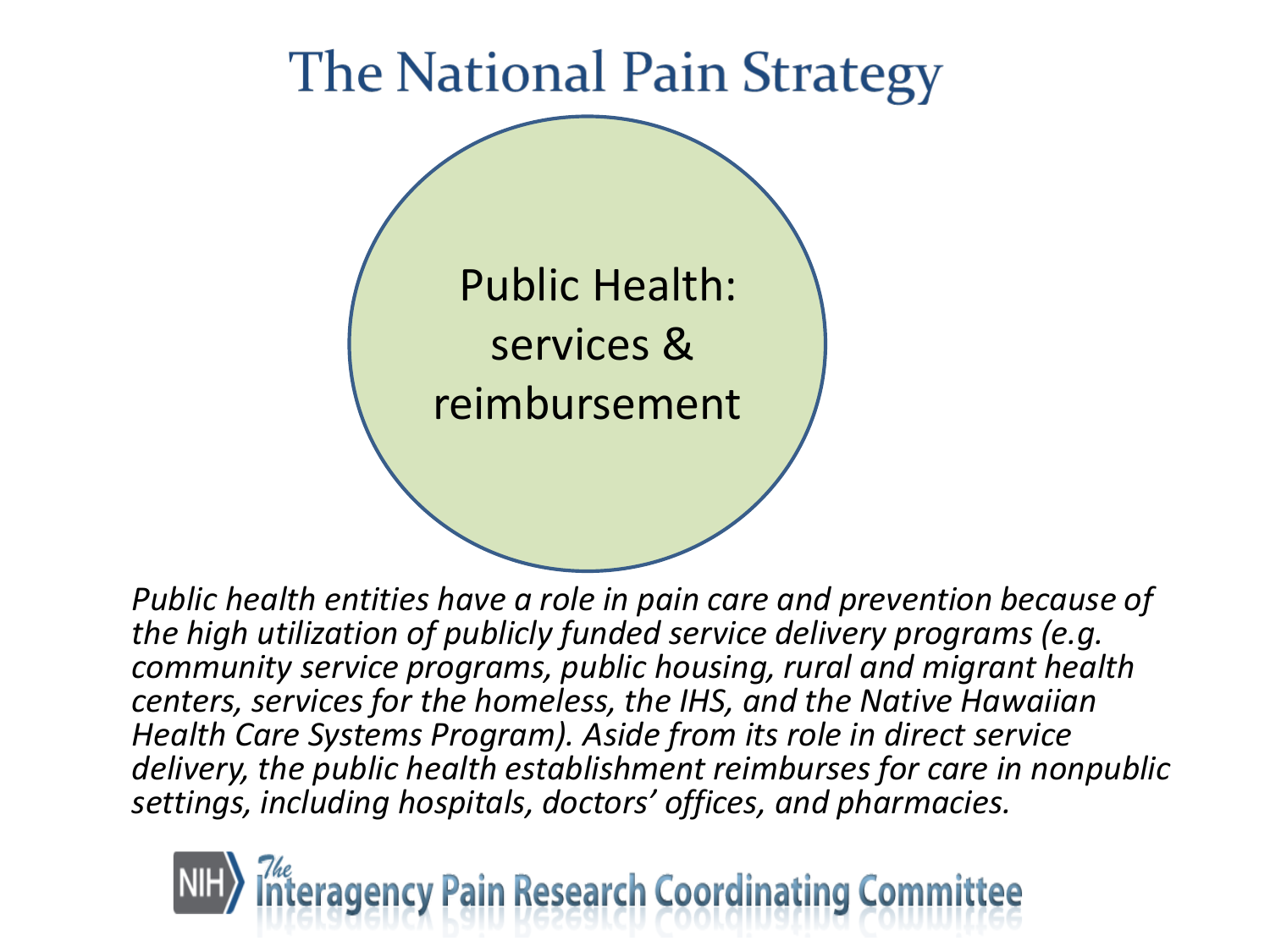

*Improvements in state and national data are needed to (1) monitor changes in the incidence and prevalence of acute and chronic pain; (2) document rates of treatment or under-treatment of pain; (3) assess the health and societal consequences of pain; and (4) evaluate the impact of related changes in public policy, payment, and care.* 

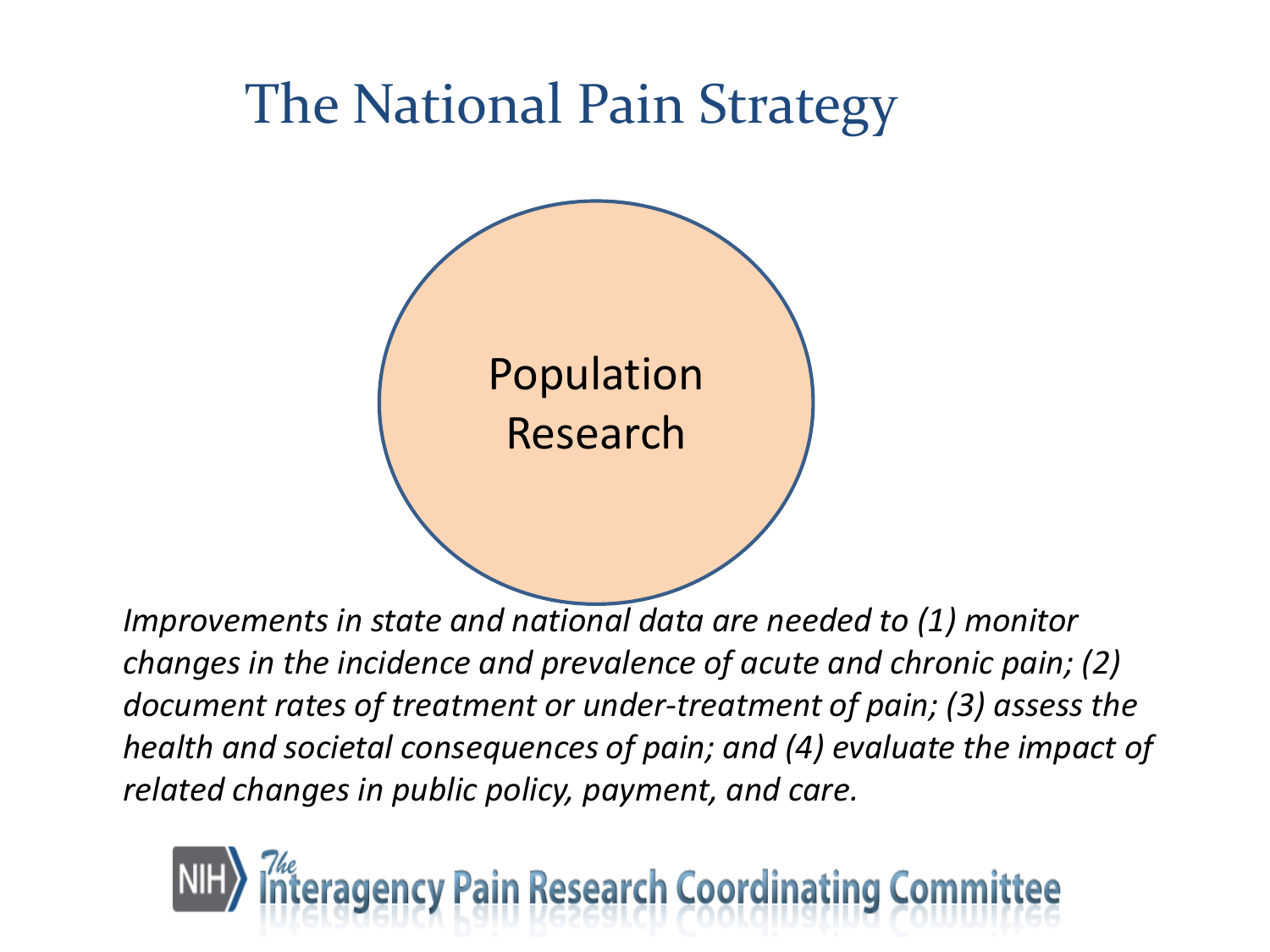

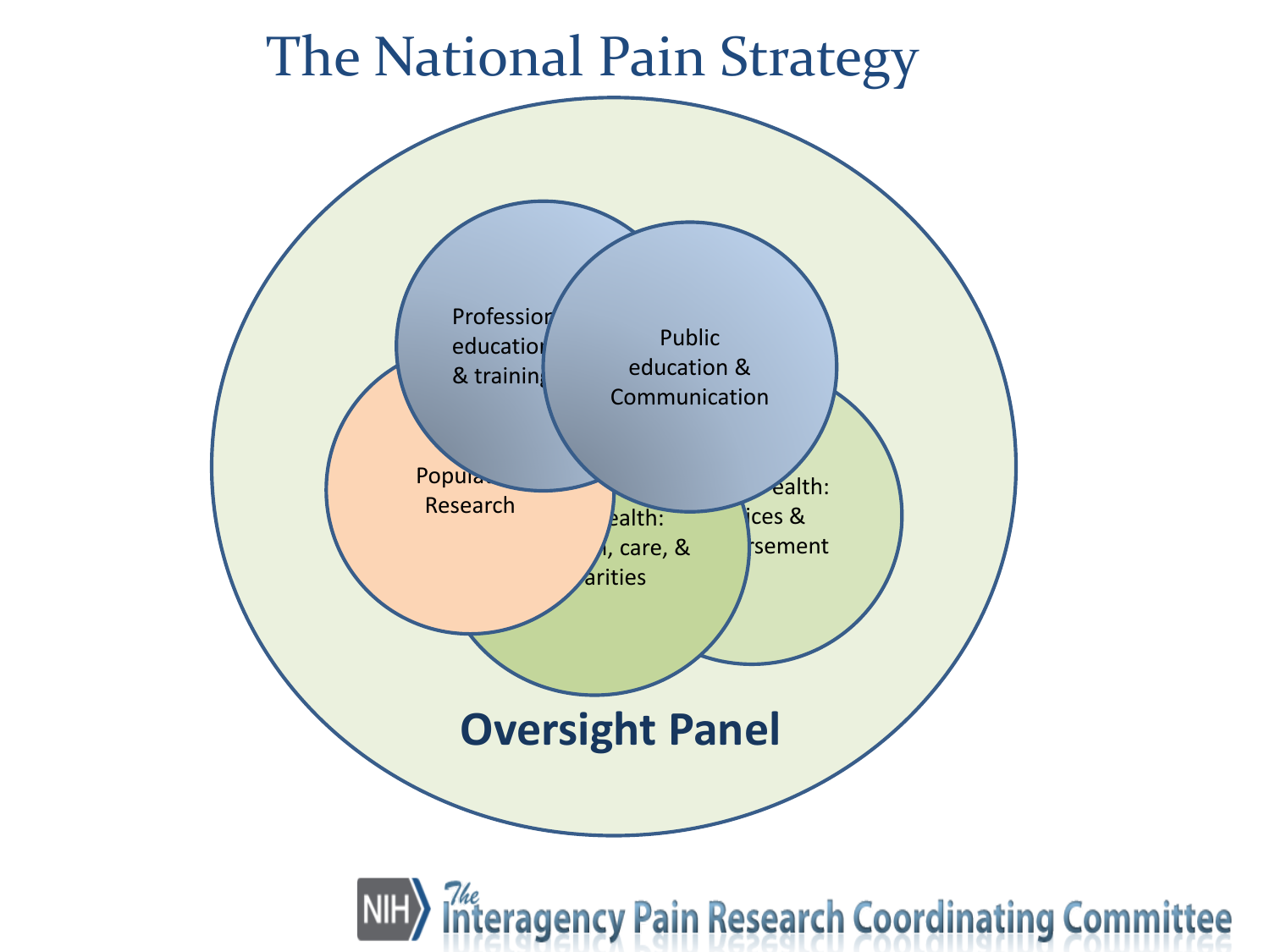#### In Memoriam Noreen M. Clark January 12, 1943- November 23, 2013

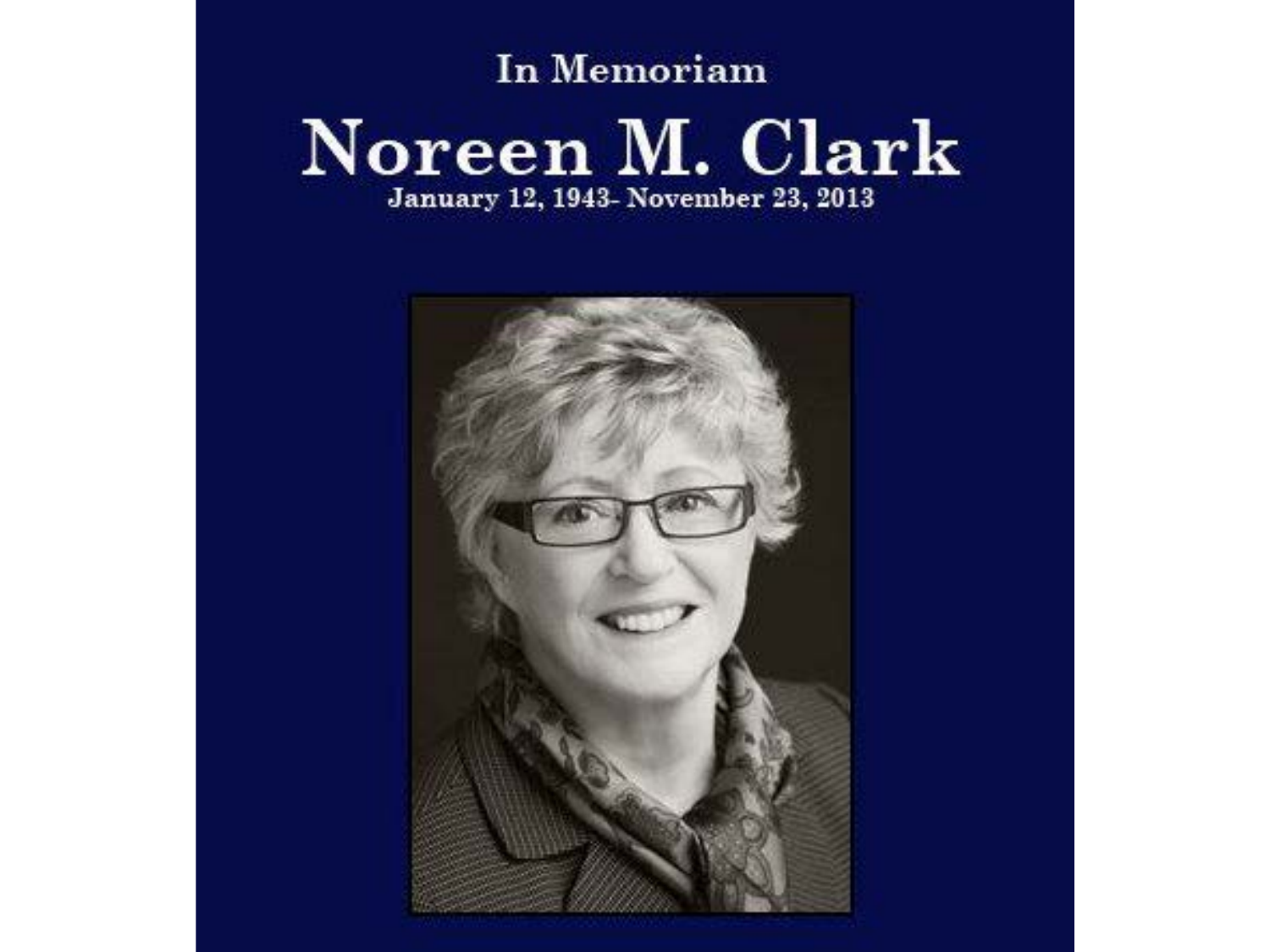### National Pain Strategy:

 Health (OASH: Howard Koh MD, MPH) Guidance from Office of the Assistant Secretary for

- Accelerated timeline: Completion of the plan by mid-2014
- • Each of the five thematic working groups should establish one "major achievable (and quantifiable) deliverable"
- • Deliverables should be quantifiable and evaluations of outcomes should be included
- • A limited number of concise and achievable deliverables should be recommended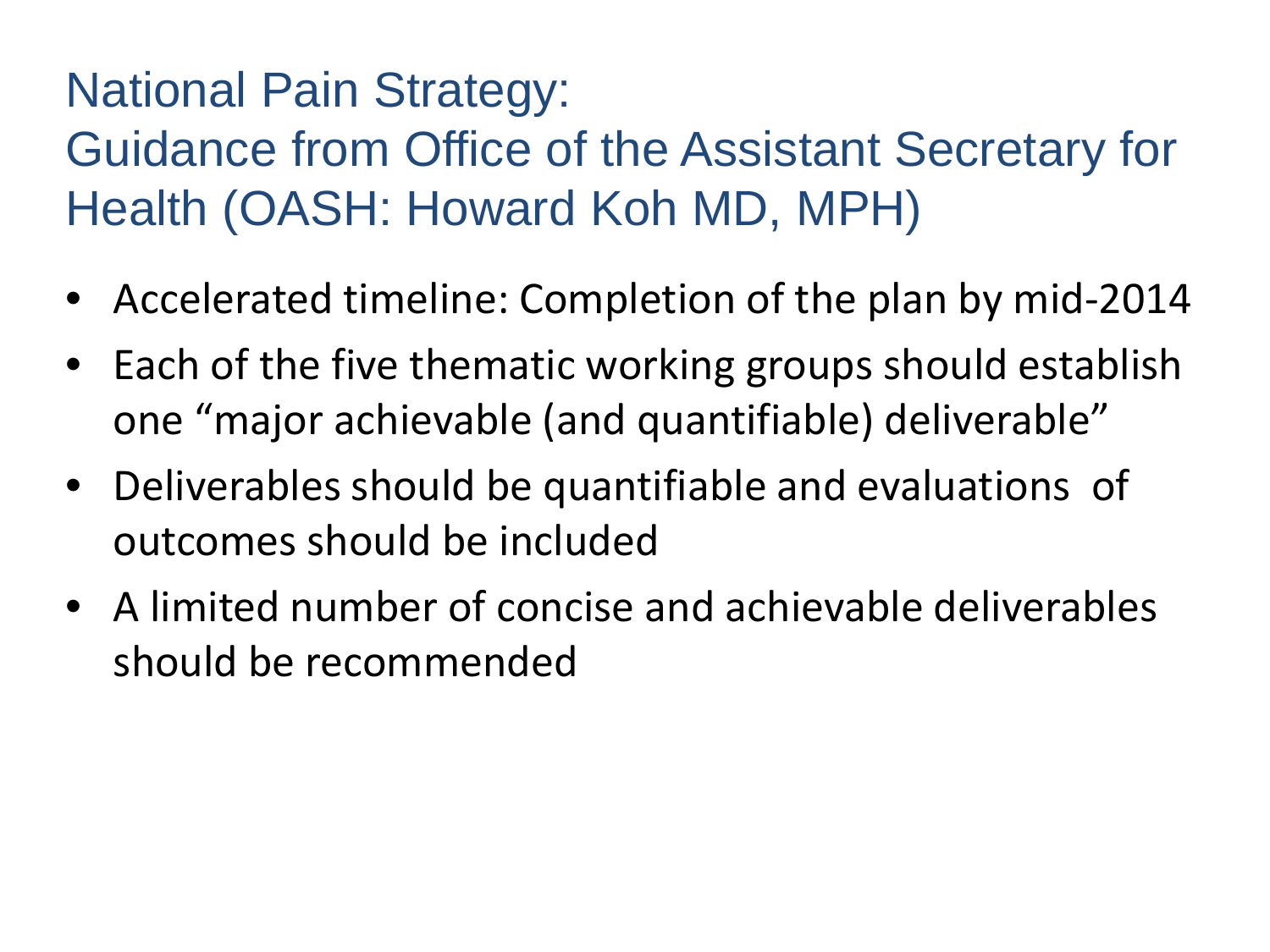## National Pain Strategy: Guidance from Office of the Assistant Secretary for Health (Howard Koh MD, MPH)

- Deliverables should be achievable over a short and sequential time frame – 2014, 2015, 2016
- the 5 year revisit phase • Longer term goals might be included for consideration at
- The report might include a plan for a "revisit" after 5 years to continue or redirect in alignment with outcomes and future needs
- Stakeholders to implement and evaluate the deliverables should be identified
- Federal Agencies and Private Partners should be assigned specific tasks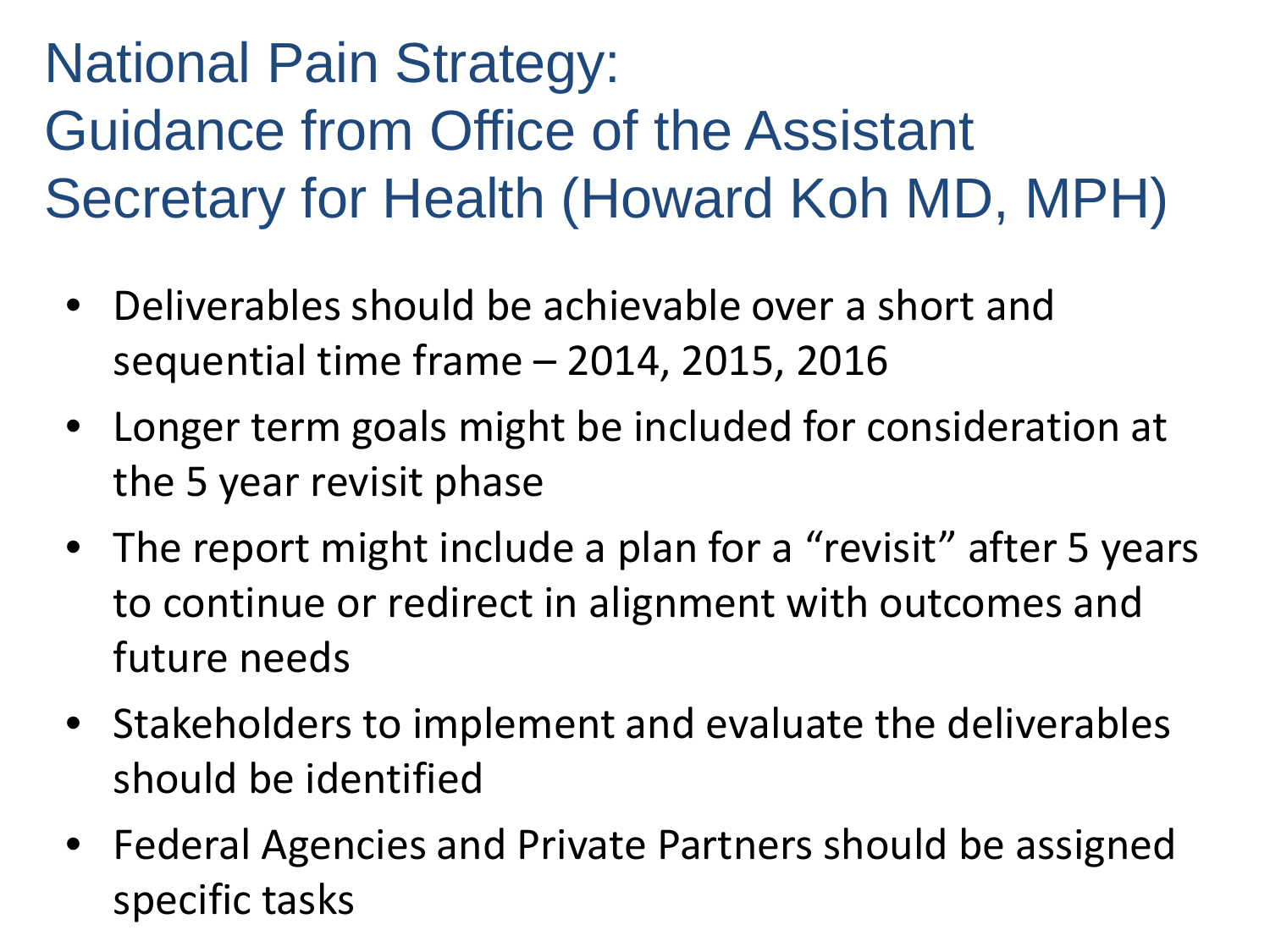## National Pain Strategy: Guidance from Office of the Assistant Secretary for Health (Howard Koh MD, MPH)

#### **Report Format and Scope**

- The report should be concise and concrete, with a target of 15-25 pages in total
- • Federal agencies and private partners should be assigned specific tasks
- The goals should be quantifiable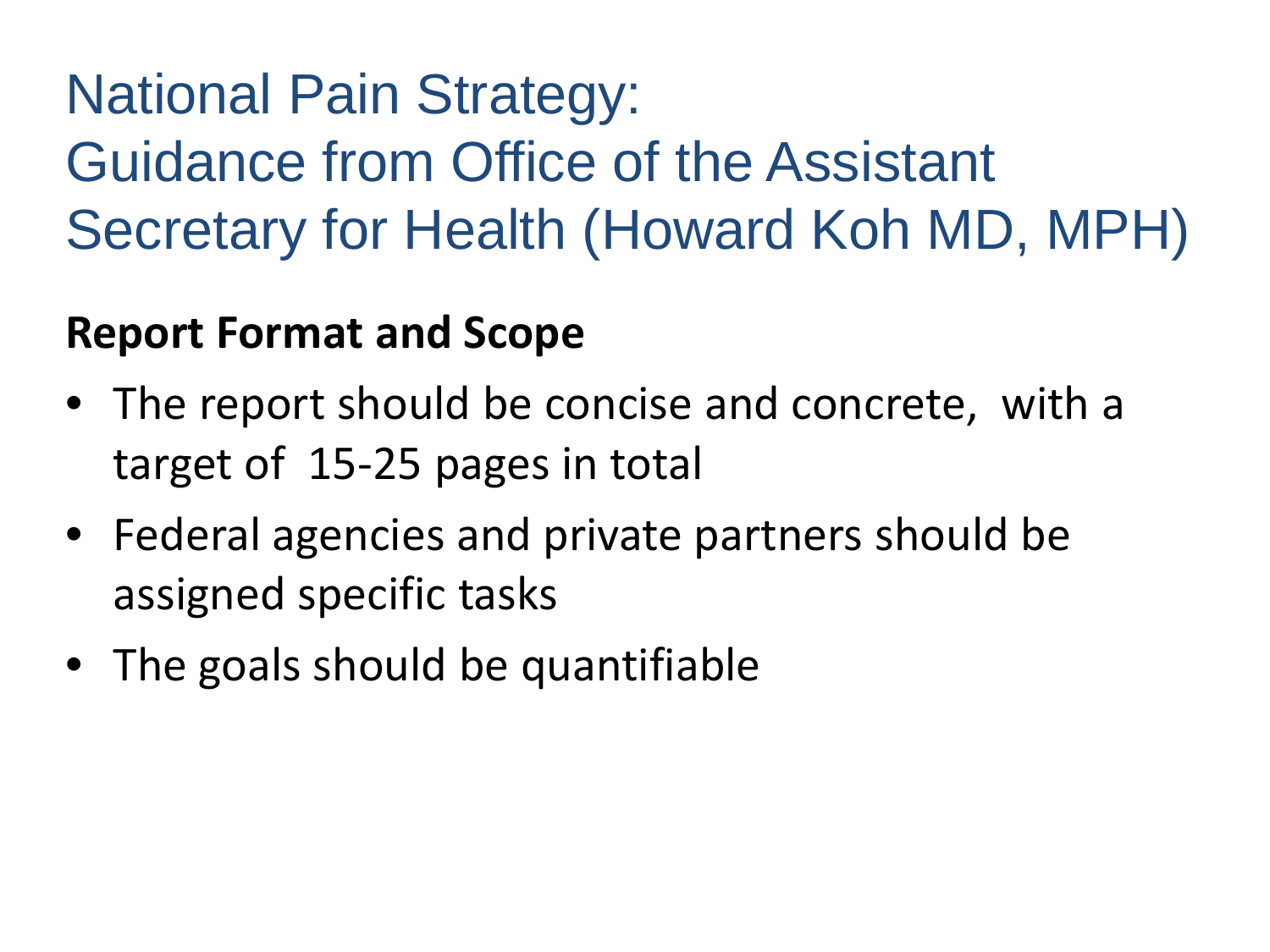### The National Pain Strategy: Report Format

- • **EXECUTIVE SUMMARY:** *Oversight Panel*
- **OVERVIEW**
- **Historical Perspective and Background –Strategic Framework Oversight** *Panel*
- • **Short-Term, Achievable Objective 1 (Primary)\*** *Thematic Working Group* 
	- – Description
	- – Approaches and Stakeholders
	- – Deliverables and Time Frame
	- – Outcomes Evaluation

#### **Short-Term, Achievable Objective 2 & 3<sup>\*</sup> –** *Thematic Working Group*

- – Description
- – Approaches and Stakeholders
- – Deliverables and Time Frame
- **Outcomes Evaluation**
- • **Longer-Term Objectives** *Thematic Working Group*
- **Description and Vision**
- • **Conclusions** *Thematic Working Group*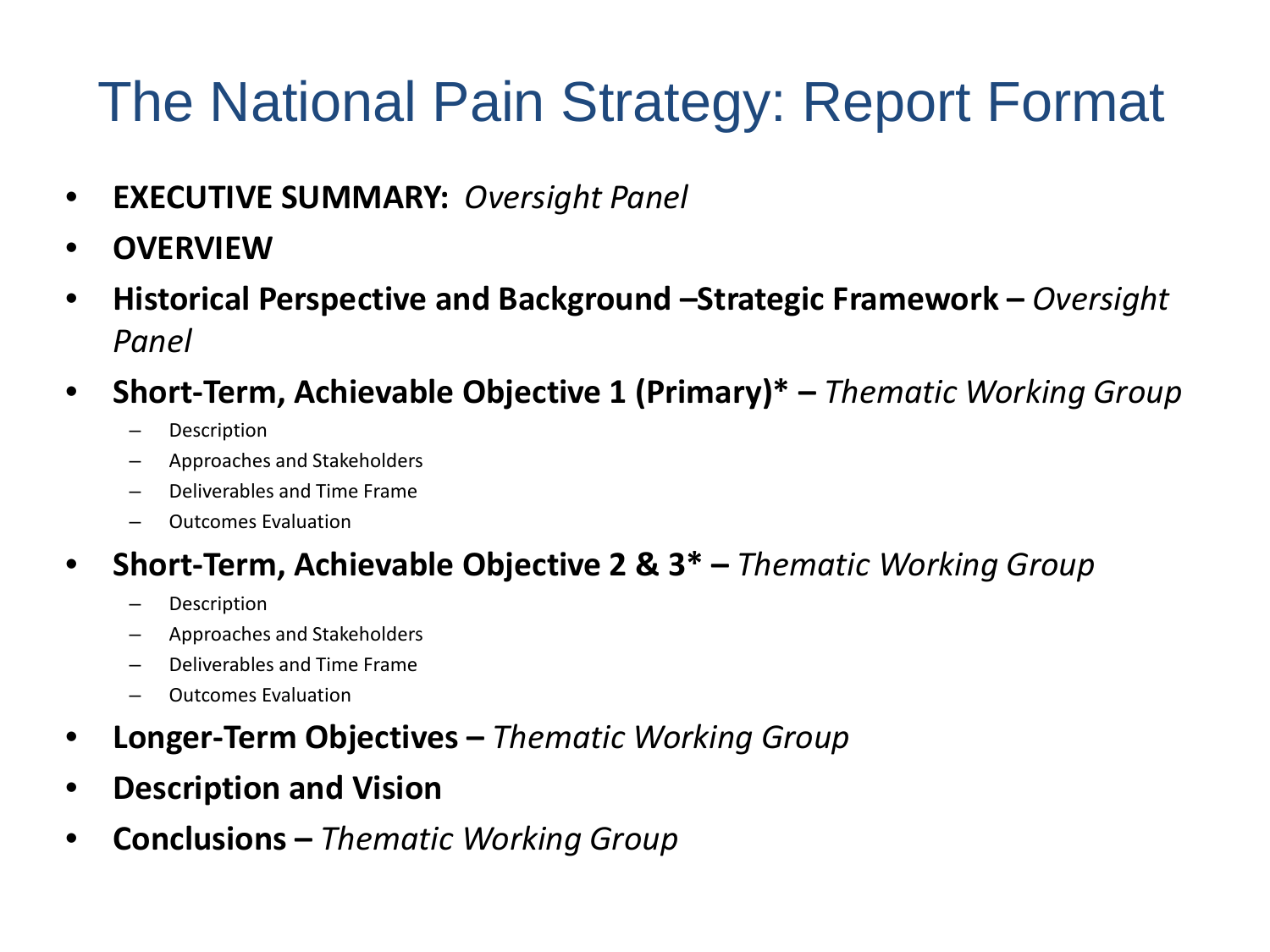### The National Pain Strategy: Operational Flow

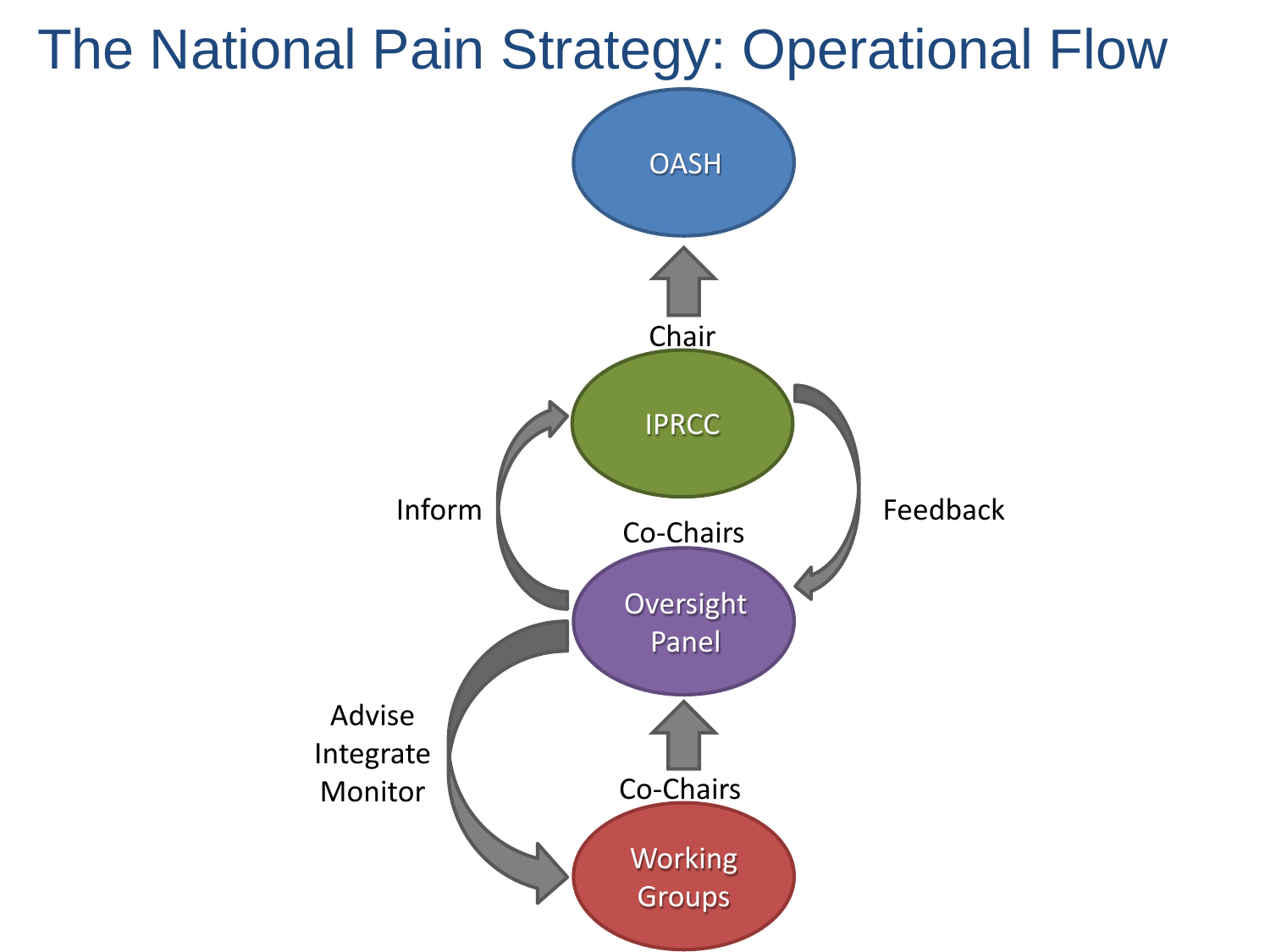#### **Long Term Timeline**



Thematic Working Groups